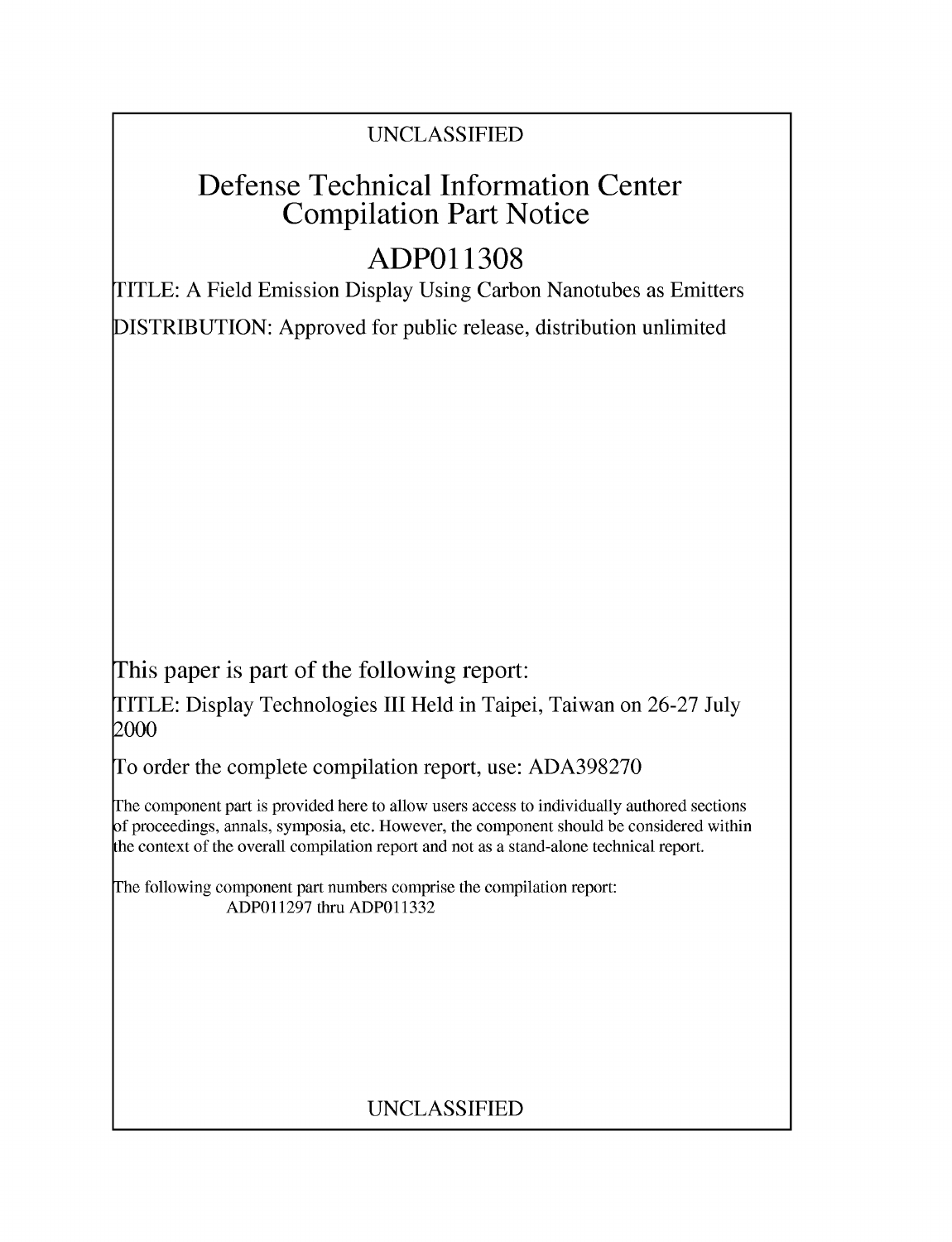### **A** Field Emission Display using Carbon Nanotubes as Emitters

Feng-Yu Chuang\*, Cheng-Chung Lee, Jyung-Dong Lin, Jane-Hway Liao, Hua-Chi Cheng, Cheng-Xian Han, Jon-Lian Kwo<sup>1)</sup>, Wen-Chun Wang

Electronic Research & Service Organization, Industrial Technology Research Institute, Hsinchu, Taiwan, R.O.C.

<sup>1</sup>)Department of Electrical Engineering, National Cheng Kung University, Tainan, Taiwan, 701, R.O.C.

#### ABSTRACT

**A** fully sealed field emission display (FED), indicator, using carbon nanotubes (CNTs) as emitters is examined. The CNTs chunk, synthesized by arc discharge, were crushed, mixed with conductive pastes and then screen-printed on glass for the cold cathode. And the anode plate, an ITO glass printed P15 phosphor, was separated from cathode using 90µm spacers. The indicator display performed a turn-on voltage as low as 250 V, and the emission current density 2.2 mA/cm<sup>2</sup> under 300 V with brightness of 500 nits. The pixels, driven by open drain IC with 5 V gate voltage, showed the clock image which indicated the application of CNTs-FED. No significant degradation of this performance was observed during 1000 mins testing. The influence of printing condition and surface treatment process on the emission characteristics will also be discussed in this letter.

Keywords: field emission display, indicator, carbon nanotubes, arc-discharge

Correspondence: Email: fychuang@itri.org.tw; Fax: 886-3-5826842

#### I. INTRODUCTION

Carbon nanotubes, grown on the cathode of arc discharge process, were first observed by Iijima in 1991 [1]. The needle-like tubes comprised coaxial tubes of graphite sheets and ranged in size from 4 to 30 nm in diameter and up to 1 um in length. The discovery of carbon nanotubes has been attracting considerable attention because of their own unique physical properties and their potential for a variety of applications [2-4]. Due to their high aspect ratios and small tip radii of curvature, the nanotubes (CNTs) exhibit excellent field emission characteristics. High field emission current density of 10 mA/cm<sup>2</sup> [5] and low turn-on electric field of 0.8 V/ $\mu$ m have been demonstrated [6,7]. Recently, Ise Electronic Corp. has demonstrated a CRT-lighting-element, which used MWNTs as the cold emitter source, with a lifetime of more than 5000 hours [8]. Further more, Samsung shows a matrix-addressable diode display using CNTs-emitters [9]. CNTs show potential in the application for vacuum fluorescent display (VFD) and field emission display (FED). Nowadays, CNTs can be synthesized by arc discharge [10,11], laser ablation [12], and chemical vapor deposition process [13,14], etc. Arc discharge is suitable for its throughput. In this work, we use DC arc discharge process to synthesize CNTs. The electron emission characteristics of CNTs films, which were patterned by printing process, will be investigated and a prototype of CNTs-FED will be demonstrated in this paper.

#### 2. EXPERIMENTAL

The anode used in DC arc discharge process was a pure graphite rod with 15 cm in length, and the cathode was a graphite disc (18 mm in diameter) mounted into water-cool copper. The chamber was maintained in helium atmosphere (500mbar). Arc constant DC current (70~80 A) was applied to the anode and cathode separated with a gap about  $2\neg 3$  mm, whereas the voltage across the gap was 20-24 V.

The morphology and structure of the CNT-bulks were examined using scanning electron microscopy (SEM). Field emission characteristics of the CNT-emitters were measured by a diode technique using an electrometer. Anode plate, a glass coated with ITO layer and P15 phosphor, was separated from the cathode by using 90 um spacers. The turn-on field  $(E_0)$ were designated as the field at which the Fowel-Nordheim plot,  $\ln (IV^2)$ -(1/V) deviates from the straight line.

To fabricate CNT emitters, silver paste was first printed on glass as bottom electrode. The tube was crushed using ball milling to reduce its length to 1~2 um. The slurry containing CNTs was then printed upon silver paste. The fully sealed CNTs-FED was fabricated using VFD-like vacuum sealing process. All the interfaces between the anode plate/spacer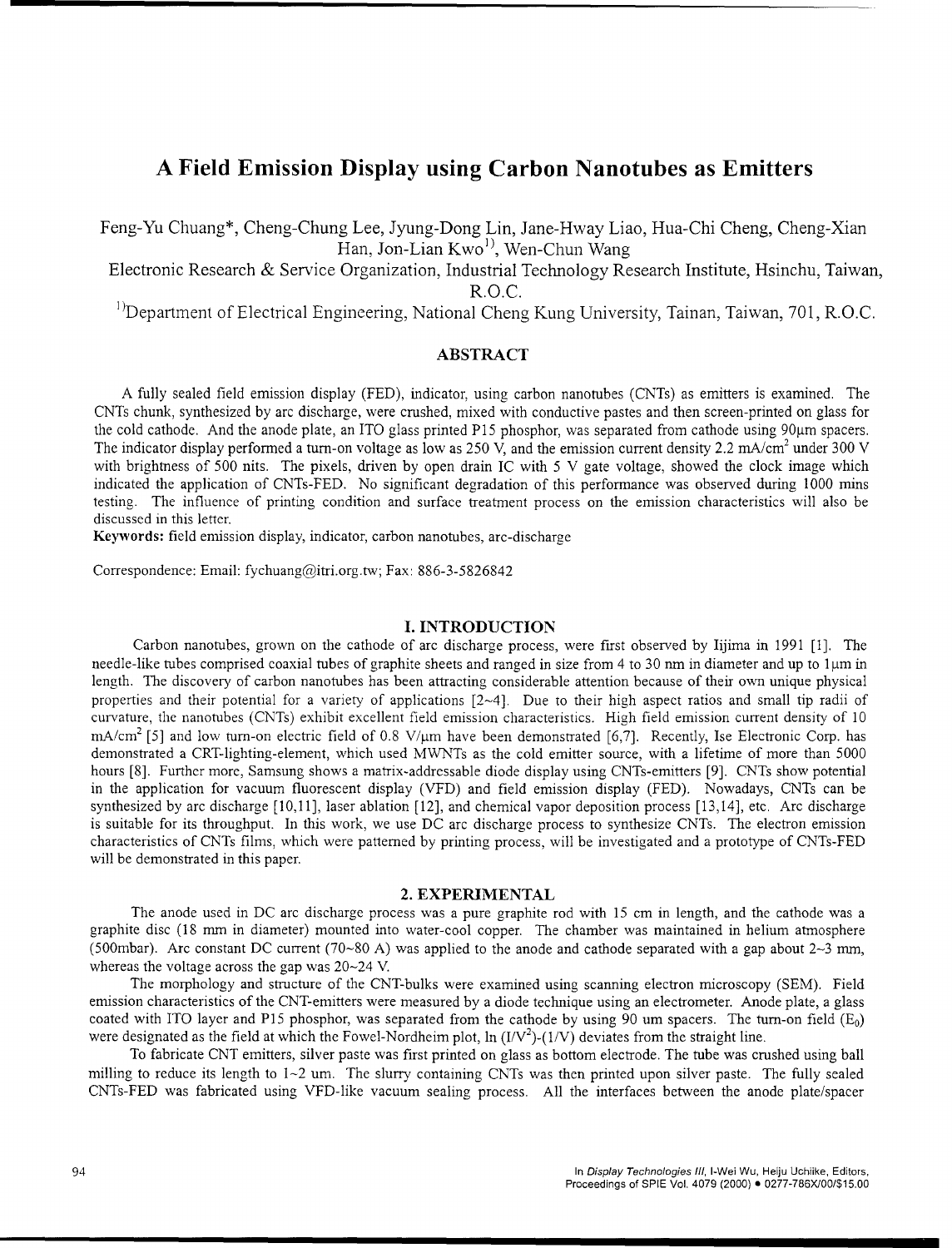bar/CNTs-emitter plate were sealed with glass frits, followed by thermal annealing to enable the reaction of the glass with glass frits.

#### **3. RESULTS AND DISCUSSION**

SEM micrographs of the bulk, shown in Fig. la and **lb,** indicate that consists of multi-wall nanotubes embedded in fibrous bundles. Each bundle is approximately 50 um in diameter. The nanotubes are about several tens of nm in diameter. The carbonaceous particles attached on the CNTs can easily be removed by post treatment at  $600\degree$  in air. The yields of nanotubes embedded in fibrous bundles are higher than 70% after thermal treatment. To reduce the length of nanotubes, ball milling was introduced to crush it for 2 hours.

To study the characteristics of CNTs emitters, the silver was first screen-printed in dot pattern on the glass as cathode. Each dot has 1×1 mm<sup>2</sup> in area. The slurry containing CNTs and binders was then screen-printed upon silver paste, followed by oven curing. Figure lc shows a cross-sectional SEM micrograph of CNTs-emitter. Most of CNTs are aligned perpendicularly to substrate after surface treatment process on the surface. The density of CNTs-emitters was markedly larger than the typical density of microtips in conventional Spindt-type FEDs. Further, the P15 phosphor was screen printed on another ITO glass plate as anode. The emission property of CNTs-emitter was measured using diode structure, as shown in Fig. 2. The CNTs-emitters turns on at a field as low as 1.45 V/urn and the current rise to 0.5 mA under electric field of 5.5 V/um. The current significantly increased to 3.4 mA under 5.5 V/urn applied field after surface treatment. The resultant fabrication process is shown in Fig. 3. The gap spacing between both plates, separated by the spacer bar, is 90 um. All the interfaces between the anode/plate/sapcer bar/CNTs-emitter plate was sealed with glass frits, followed by thermal annealing to enable the reaction of the glass with glass frits. Exhaust process was performed with a conventional vacuum pump, which is almost the same as VFD vacuum sealing process.

To study the image and measure the characteristics of sealed FED device, the anode is applied with high voltage (300- 350 V) and the cathode electrodes are switch-driven. Fig. 4 shows a sequence of the images of a counting clock. The images indicated that each dot could be controlled well using an MOSFET as a current switch. At the on-state, the voltage between gate and source was 5 V, i.e., turned on the channel. The voltage drop between the drain and source are neglected which compared to anode voltage. At the off-state, the voltage between gate and source was 0 V, thus there is no induced current in the channel due to floating.

Moreover, to demonstrate the driving of CNTs-FED, a seven-segment numerical indicator was designed using diode structure. Each segment has 1 mm wide and 5 mm long in size. The system of indicator consists of two components, control and driving circuits, as shown in Fig. 5. The control circuit, using FPGA, operated under duty cycle of **1/10-9/10.** The high voltage driving circuit was n-channel open drain interface IC. Fig. 6 shows the emission image of seven-segment indicator. The brightness is as high as 500 nits when applied with 300 volts between anode and cathode. The voltages of 5 V and 12 V are applied to FPGA and driving IC, respectively. During 1000 mm testing, the emission current decay is about 14% and saturated after 50 hours under 280 V applied anode voltage. It is still testing.

#### 4. **CONCLUSION**

In summary, the seven-segment numerical indicator shows the excellent electron emission characteristics of CNTs-FED using diode structure. The brightness is as high as 500 nits when applied with 300 volts between anode and cathode, using open drain driver IC. Most of CNTs are aligned perpendicularly to substrate and its emission current density significant increase after surface treatment process on the surface. During 1000 min testing, the emission current decay is about 14% and saturated after 50 hours under 280 V applied anode voltage. It indicates that CNTs-FED is very promising for application of flat panel display.

#### **REFERENCES**

- 1. **S.** lijima, "Helical microtubules of graphite carbon", Nature 354,pp56-58, 1991.
- 2. Saito,Susumu, Science ,V278,p77(1997).
- 3. P. G. Collins, A. Zettle, and R. E. Smalley, "Nanotube Nanodevice", Science, 278,p100(1997).
- 4. Walt A. De Heer, A. Chatelain, D. Ugarte , "A carbon nanotube field emission electron source", Science, 270, pp **1179-** 1180, 1995.
- 5. J.M. Bonard, J.P. Salvetat, T. Stockli, "Field emission from single-wall carbon nanotube films", Appl. Phys. Lett. 73, pp9l8-920, 1998.
- 6. **Q.** H. Wang , T. D Corrigan , J. Y. Dai and R. P. H. Chang ,"Field emission from nanotube bundle emitters at low fields", Appl. Phys. Lett., 70, p3308(1997).
- 7. P. G. Collins, and A. Zettl ,,"Unique characteristics of cold cathode carbon-nanotube-matrix field emitters", Phys. Rev.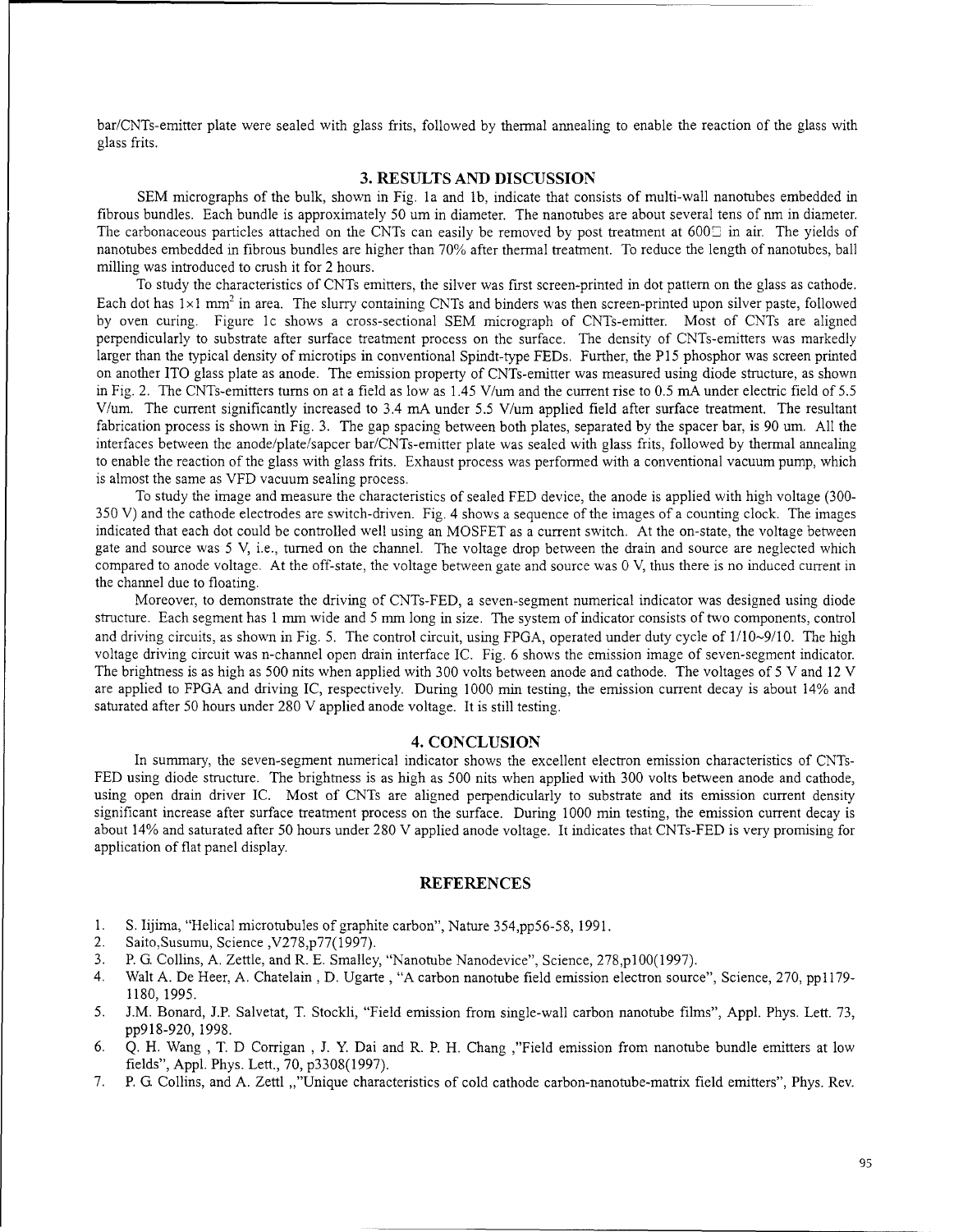B55, pp9391-9399, 1997.

- 8. S. Uemura, T. Nagasako, J. Yotani, T. Shimojo, SID 98 DIGEST, p1052(1998).
- 9. W. B. Choi, D. S. Chung, S. H. Park, J. M. Kim, "Fully sealed high-brighmess carbon-nanotube field emission display", Appl. Phys. Lett.75, pp3l29-3131, 1999.
- 10. J. M. Lauerhaas, J. Y. Dai, A. A. Setlur, and R. P. H. Chang, J. Mater. Res., 12 No.6, p1536(1997).
- 11. P. M. Ajayan ,Ph. Redlich, and M. Ruhle, J.Mater. Res., 12, No. 1, p244(1997).
- 12. A. G. Rinzler, J. Liu, and R. E. Smalley, "Large scale purification of single wall carbon nanotubes", Appl. Phys. A, 67, pp29-37 1998.
- 13. J. M. Mao, L. F. Sun, L. X. Qian, Z. W. Pan, B. H. Chang, W. Y. Zhou, G. Wang and S. S. Xie, "Growth of highly orinted carbon nanotubes by plasma-enhanced hot filament chemical vapor deposition", Appl. Phys. Lett. 72, p3297- 3299, 1998.
- 14. G. Che, B. B. Lakshmi, and E. R. Fisher, Chem. Mater, 10, p260 (1998).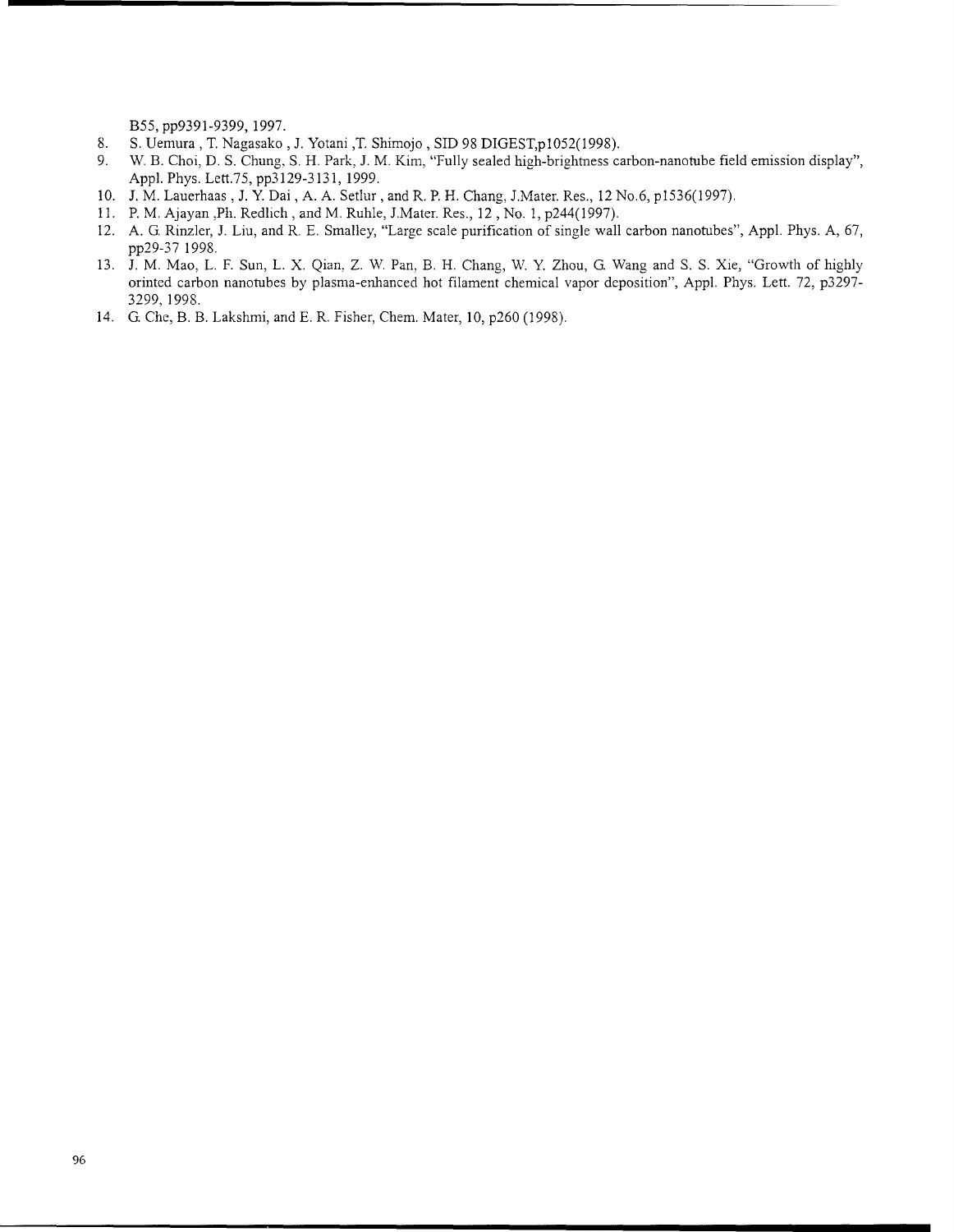

Fig.]1 **SEM** micrographs show (a) as-grown bulk bundles, **(b)** multi-wall nanotubes embedded in bulk bundles, (c) cross-sectional image of screenprinted CNTs-emitters are perpendicular to substrate after surface treatment.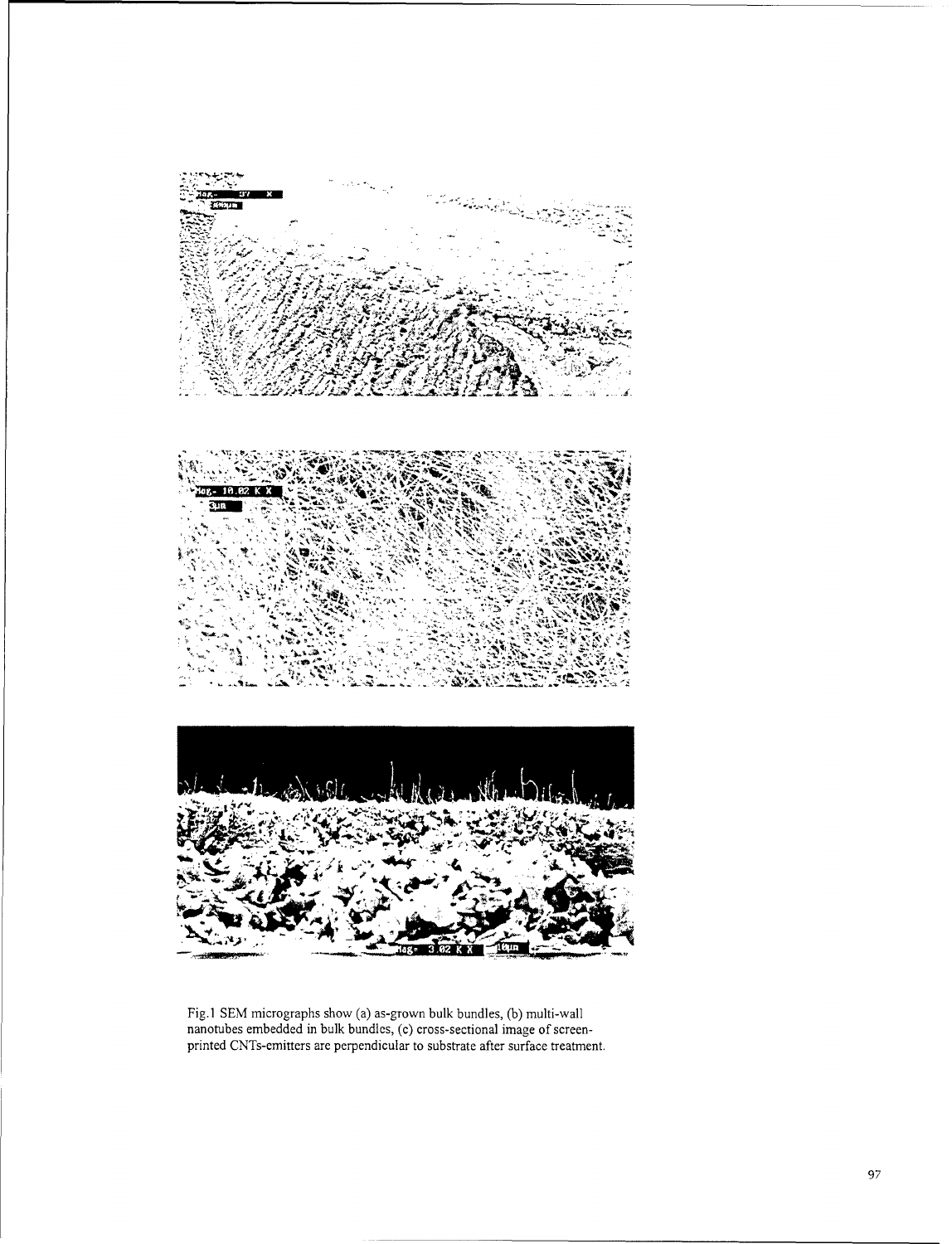

Fig. 2 Emission current of CNTs-emitter as a function of applied electric field, with and w/o surface treatment.



Fig.3 Fabrication process of CNTs-FED, using VFD-like vacuum sealing process.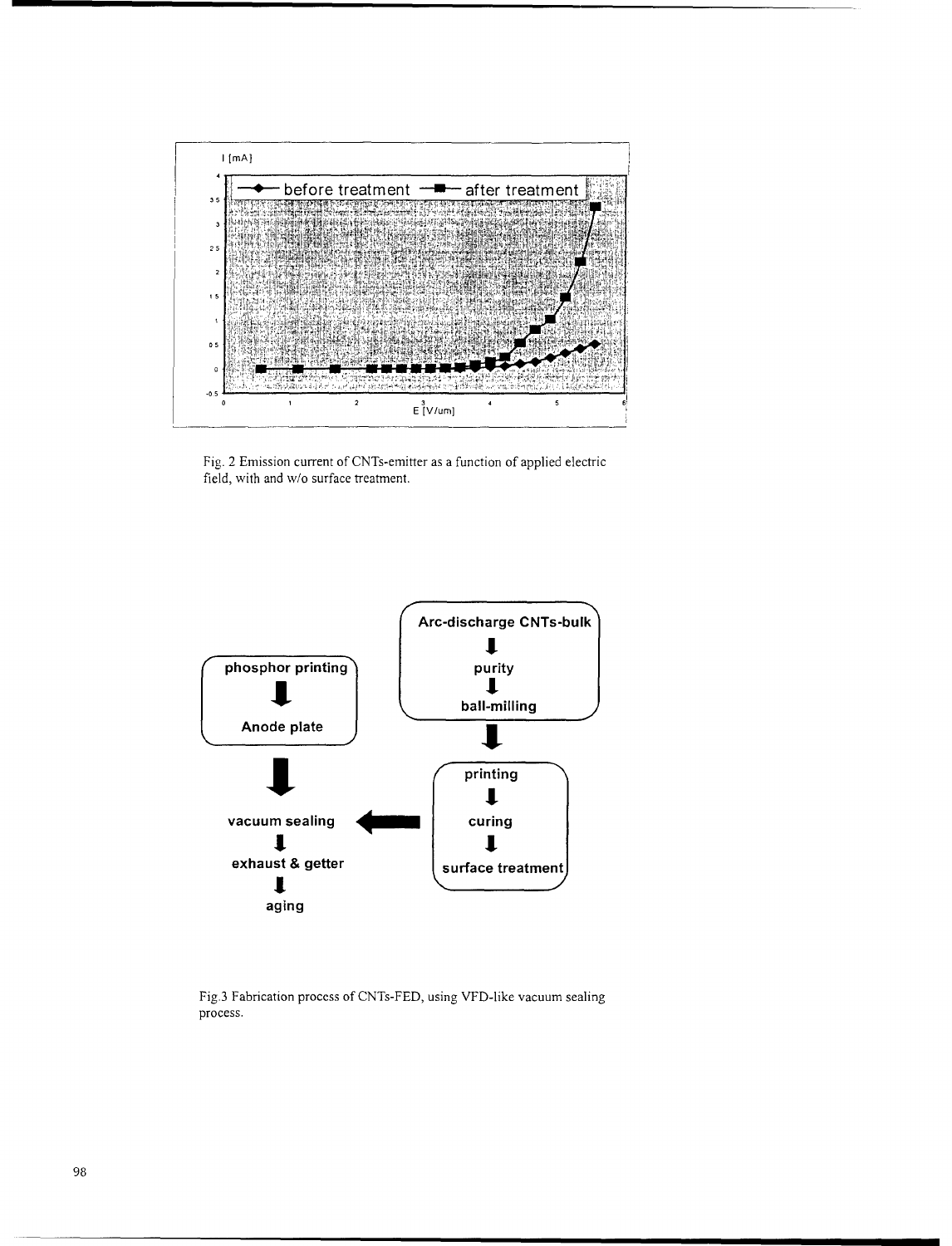

Fig. 4 Electron emission image of 15-pixels CNTs-emitter using diode structure, operated at 5 V/urn applied electric field.



Fig. 5 Schematic diagram of driving circuit used in seven-segment CNTs-FED.